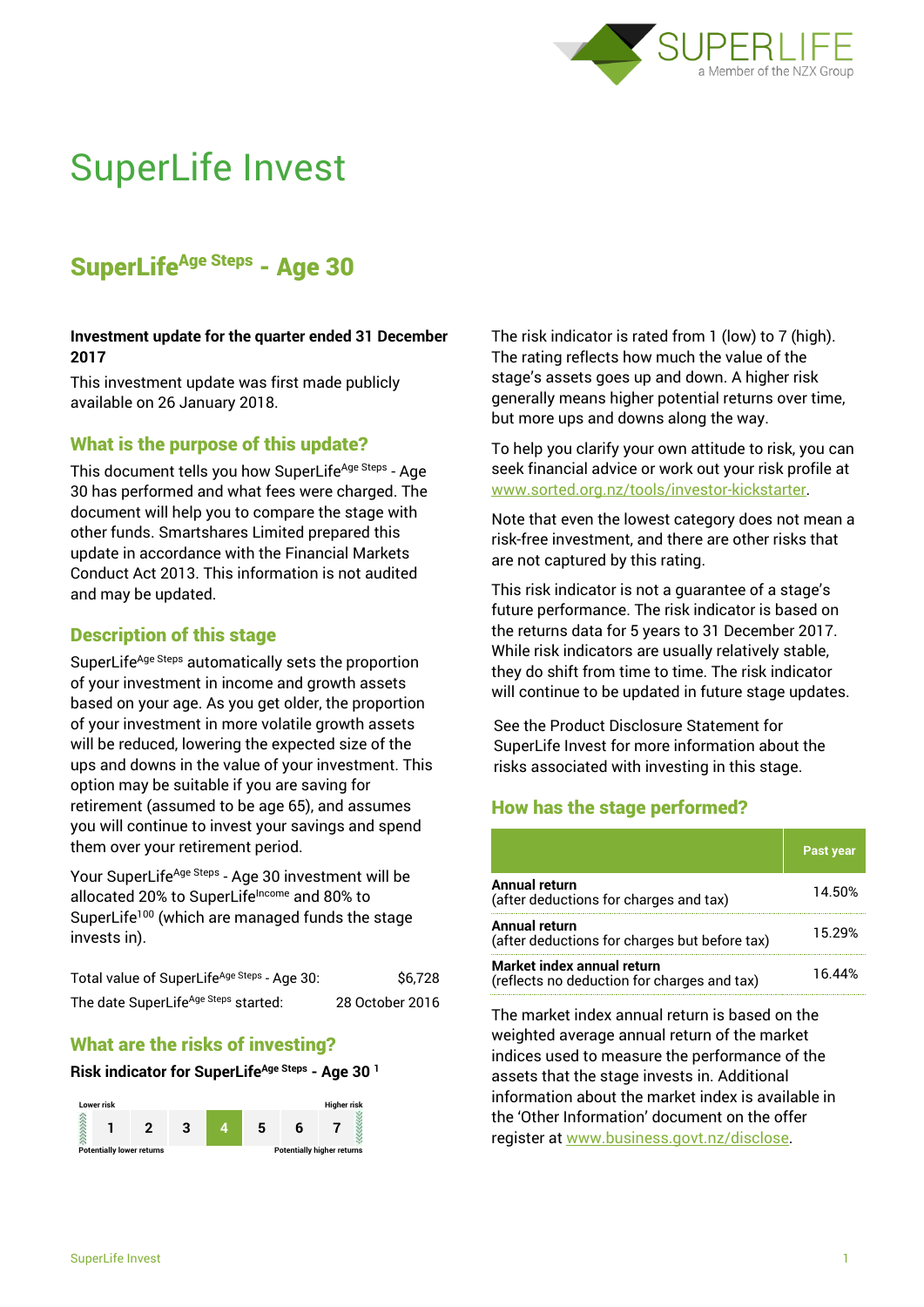

# What fees are investors charged?

Investors in SuperLife<sup>Age Steps</sup> - Age 30 are charged fund charges. These are as follows:

|                                                                  | % per annum of stage's<br>net asset value |
|------------------------------------------------------------------|-------------------------------------------|
| <b>Total fund charges (estimate)</b>                             | 0.51%                                     |
| Which are made up of:                                            |                                           |
| <b>Total management and administration</b><br>charges (estimate) | $0.51\%$ <sup>2</sup>                     |
| Including:                                                       |                                           |
| Manager's basic fee                                              | 0.27%                                     |
| Other management and<br>administration charges (estimate)        | 0.24%                                     |
| <b>Total performance-based fees</b>                              | 0.00%                                     |
| <b>Other charges</b>                                             | Dollar amount per investor                |
| <b>Administration fee</b>                                        | \$12 per annum                            |
| Paper statements fee                                             | 3<br>\$18 per annum                       |

Investors will not be charged individual action fees for specific actions or decisions. See the Product Disclosure Statement for SuperLife Invest for more information about the fees investors are charged.

Small differences in fees and charges can have a big impact on your investment over the long term.

#### Example of how this applies to an investor

Jess had \$10,000 in the stage and did not make any further contributions. At the end of the year, Jess received a return after fund charges were deducted of \$1,450 (that is 14.50% of her initial \$10,000). Jess paid other charges of \$12 (Jess received statements and other SuperLife communications electronically and was not charged the paper statements fee). This gives Jess a total return after tax of \$1,438 for the year.

#### What does the stage invest in?

#### **Actual investment mix**

This shows the types of assets that the stage invests in.



#### **Target investment mix**

This shows the mix of assets that the stage generally intends to invest in.

| <b>Asset Category</b>        | <b>Target asset mix</b> |
|------------------------------|-------------------------|
| Cash and cash equivalents    |                         |
| New Zealand fixed interest   | 10.00%                  |
| International fixed interest | 10.00%                  |
| Australasian equities        | 27.20%                  |
| International equities       | 43.20%                  |
| Listed property              | 9.60%                   |
| Unlisted property            |                         |
| Commodities                  |                         |
| Other                        |                         |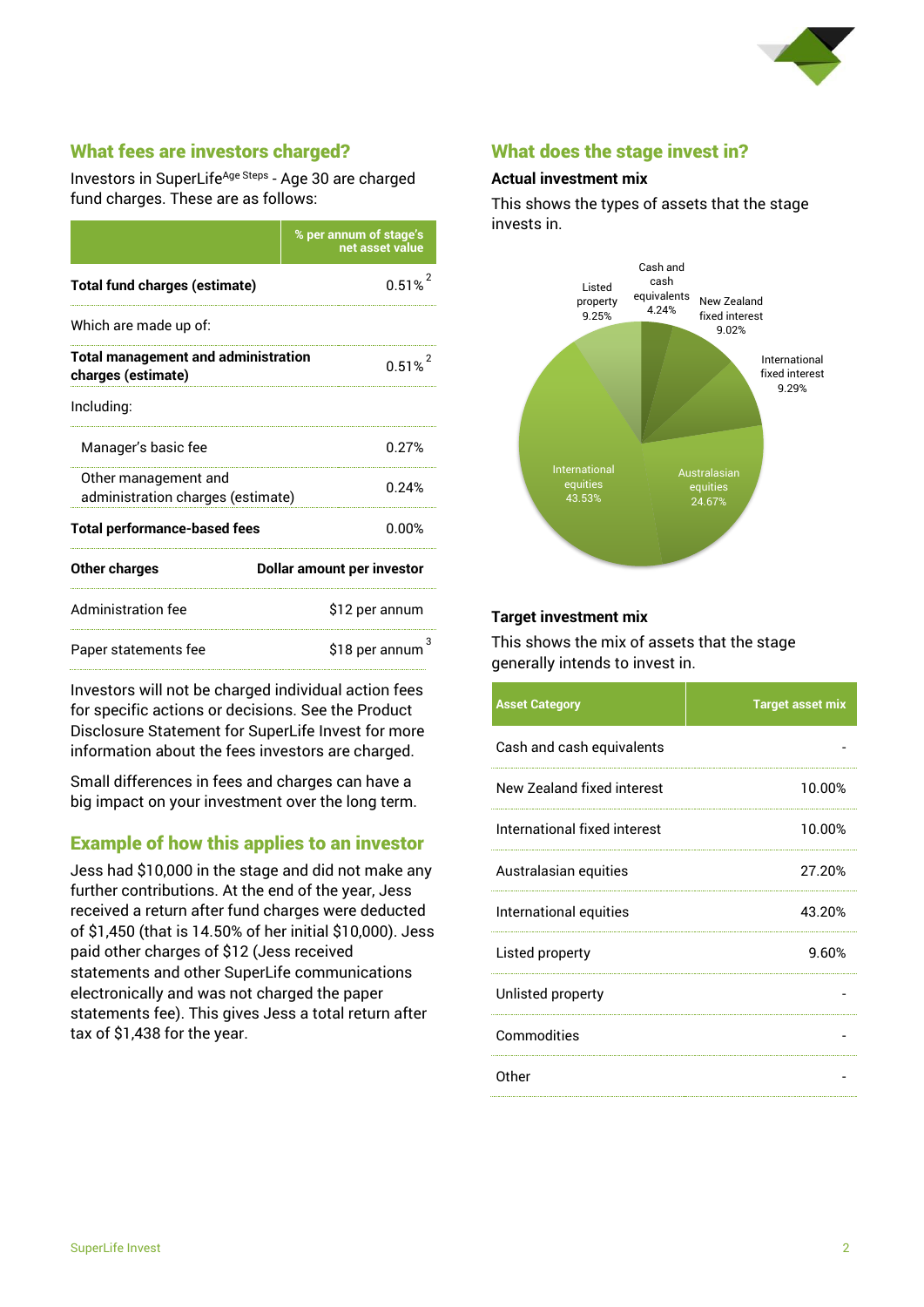

#### **Top ten investments**

| <b>Name</b>                                                      | % of stage's net<br>asset value | <b>Type</b>                     | <b>Country</b>       | <b>Credit rating</b><br>(if applicable) |
|------------------------------------------------------------------|---------------------------------|---------------------------------|----------------------|-----------------------------------------|
| Vanguard FTSE Europe ETF                                         | 12.89%                          | International equities          | <b>United States</b> |                                         |
| Vanguard S&P 500 ETF                                             | 6.84%                           | International equities          | <b>United States</b> |                                         |
| Vanguard International Credit Securities<br>Index Fund Hedged    | 4.72%                           | International fixed<br>interest | Australia            |                                         |
| Vanguard FTSE Emerging Markets ETF                               | 4.69%                           | International equities          | <b>United States</b> |                                         |
| Vanguard FTSE Pacific ETF                                        | 4.44%                           | International equities          | <b>United States</b> |                                         |
| Vanguard Value ETF                                               | 2.57%                           | International equities          | <b>United States</b> |                                         |
| Vanguard Growth ETF                                              | 2.54%                           | International equities          | <b>United States</b> |                                         |
| MI Somerset Emerging Markets Dividend<br><b>Growth Fund OEIC</b> | 2.46%                           | International equities          | United Kingdom       |                                         |
| Nikko AM Wholesale NZ Bond Fund                                  | 2.07%                           | New Zealand fixed<br>interest   | New Zealand          |                                         |
| Vanguard Mid-Cap ETF                                             | 1.96%                           | International equities          | <b>United States</b> |                                         |

The top 10 investments make up 45.18% of the stage's net asset value.

#### **Currency hedging**

SuperLife<sup>Income</sup>'s and SuperLife<sup>100</sup>'s (which are funds this stage invests in) foreign currency exposure is not hedged, but these funds may invest in other funds which foreign currency exposure is hedged.

#### Key personnel

This shows the directors and employees who have the most influence on the investment decisions of the stage:

| <b>Name</b>                           | <b>Current position</b>                     | <b>Time in current</b><br>position | <b>Previous or other positions</b>              | Time in previous / other<br>position |
|---------------------------------------|---------------------------------------------|------------------------------------|-------------------------------------------------|--------------------------------------|
| Paul James<br><b>Baldwin</b>          | Director                                    | 1 year                             | Head of NZX Wealth<br>Technologies - NZX        | 1 year and 5 months                  |
| Michael John<br>Chamberlain           | Head of SuperLife Funds<br>Management - NZX | 2 years and 11<br>months           | Director - SuperLife                            | 18 years and 6<br>months             |
| <b>Guy Roulston</b><br><b>Flliffe</b> | Director                                    | 2 years and 1<br>month             | Corporate Governance<br>Manager - ACC           | 2 years and 8 months                 |
| Mark John<br>Peterson (new)           | <b>Director</b>                             | 2 months                           | <b>Chief Executive Officer -</b><br><b>NZX</b>  | 1 year                               |
| Alister John<br>Williams              | Director                                    | 2 years and 1<br>month             | Investment Manager -<br><b>Trust Management</b> | 2 years and 11<br>months             |